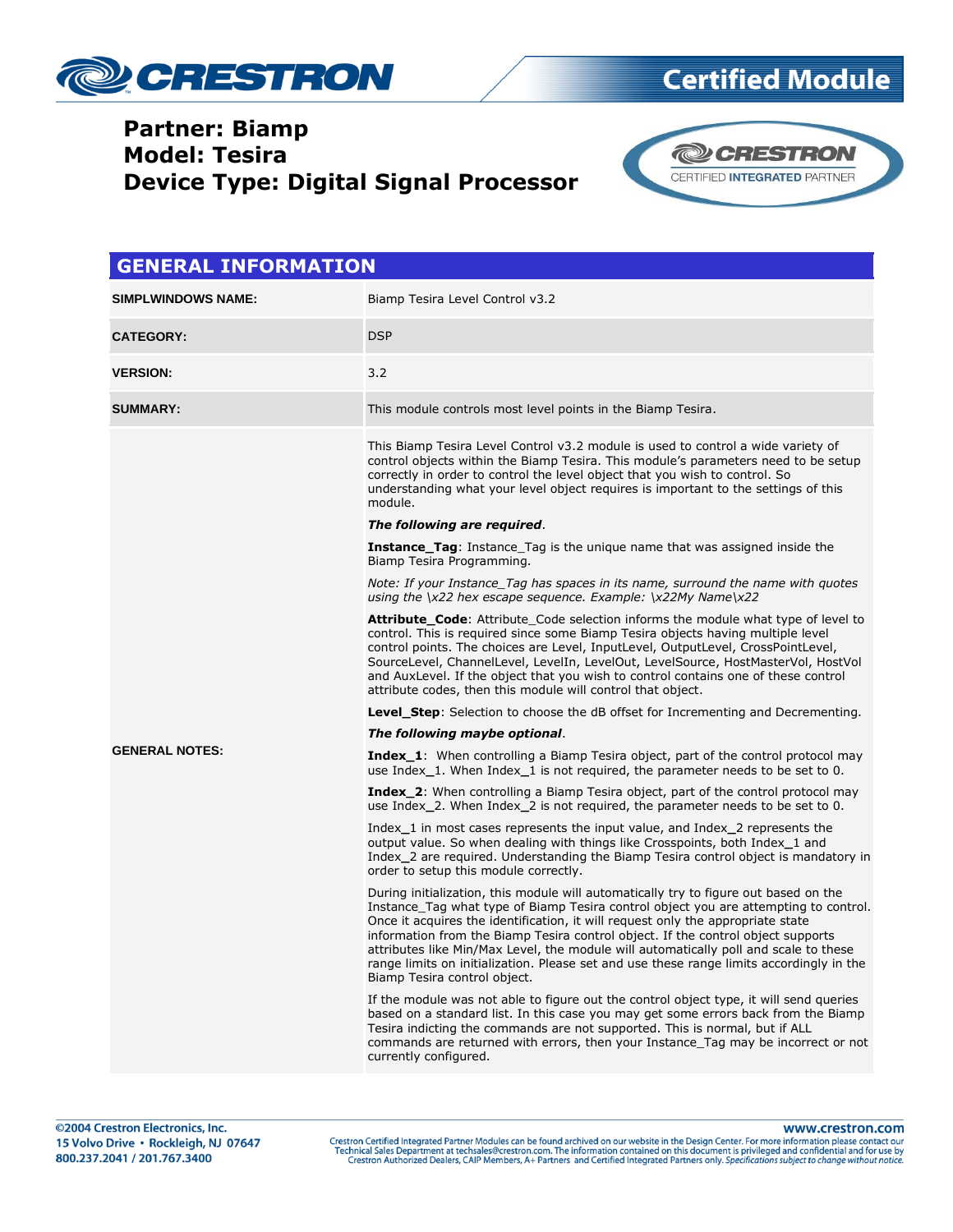

### **Partner: Biamp Model: Tesira Device Type: Digital Signal Processor**



**Certified Module** 

**CRESTRON HARDWARE REQUIRED:** 3-series & 4-series processors **only** (*Note: use 1.X modules for 2-series processors*)

#### **GENERAL INFORMATION** *continued*

| <b>SETUP OF CRESTRON HARDWARE:</b> | This module requires the Biamp Tesira Command Processor IP v3.2 or the Biamp<br>Tesira Command Processor RS232 v3.2 modules in order to operate. Please read the<br>help files associated with these modules. |
|------------------------------------|---------------------------------------------------------------------------------------------------------------------------------------------------------------------------------------------------------------|
| <b>VENDOR FIRMWARE:</b>            | Tesira Firmware - 3.16.0.27                                                                                                                                                                                   |

www.crestron.com Crestron Certified Integrated Partner Modules can be found archived on our website in the Design Center. For more information please contact our<br>Technical Sales Department at techsales@crestron.com. The information contain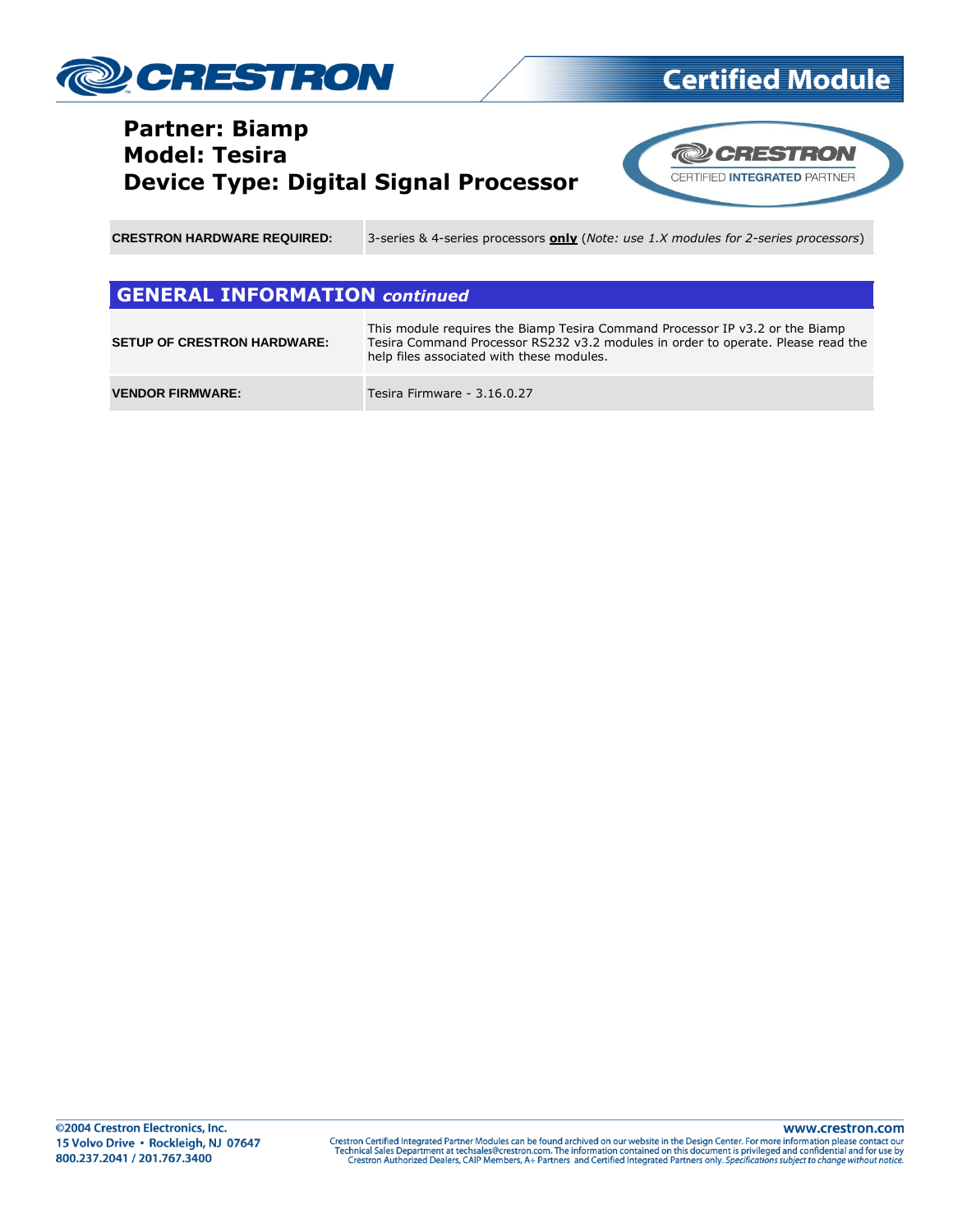

### **Partner: Biamp Model: Tesira Device Type: Digital Signal Processor**



| <b>PARAMETER:</b>           |                                                                                                                                                                                                                                                                                                                                                                                                                                                                                    |
|-----------------------------|------------------------------------------------------------------------------------------------------------------------------------------------------------------------------------------------------------------------------------------------------------------------------------------------------------------------------------------------------------------------------------------------------------------------------------------------------------------------------------|
| Instance_Tag                | Instance Tag is the unique name, for the control object, that was assigned inside<br>the Biamp Tesira Programming.<br>Note: If your Instance Tag has spaces in its name, surround the name with quotes<br>using the $\x22$ hex escape sequence. Example: $\x22My$ Name $\x22$                                                                                                                                                                                                      |
| <b>Attribute Code</b>       | Attribute Code selection informs the module what type of level to control. This is<br>required since some Biamp Tesira objects having multiple level control points. The<br>choices are Level, InputLevel, OutputLevel, CrossPointLevel, SourceLevel,<br>ChannelLevel, LevelIn, LevelOut, LevelSource, HostMasterVol, HostVol, and<br>AuxLevel. If the object that you wish to control contains one of this control attribute<br>codes, then this module will control that object. |
| Index 1                     | When controlling a Biamp Tesira object, part of the control protocol may use<br>Index 1. When Index 1 is not required, the parameter needs to be set to 0.<br>Index 1 in most cases represents the input value, and Index 2 represents the<br>output value. So when dealing with things like Crosspoints, both Index 1 and<br>Index 2 are required. Understanding the Biamp Tesira control object is mandatory in<br>order to setup this module correctly.                         |
| Index 2                     | When controlling a Biamp Tesira object, part of the control protocol may use<br>Index 2. When Index 2 is not required, the parameter needs to be set to 0.<br>Index 1 in most cases represents the input value, and Index 2 represents the<br>output value. So when dealing with things like Crosspoints, both Index 1 and<br>Index 2 are required. Understanding the Biamp Tesira control object is mandatory in<br>order to setup this module correctly.                         |
| Level_Step                  | Selection to choose the dB offset for Incrementing and Decrementing.                                                                                                                                                                                                                                                                                                                                                                                                               |
| <b>Command Processor ID</b> | Setting to indicate the ID for the command processor that this module will register<br>itself with.                                                                                                                                                                                                                                                                                                                                                                                |

www.crestron.com Crestron Certified Integrated Partner Modules can be found archived on our website in the Design Center. For more information please contact our Technical Sales Department at techsales@crestron.com. The information contain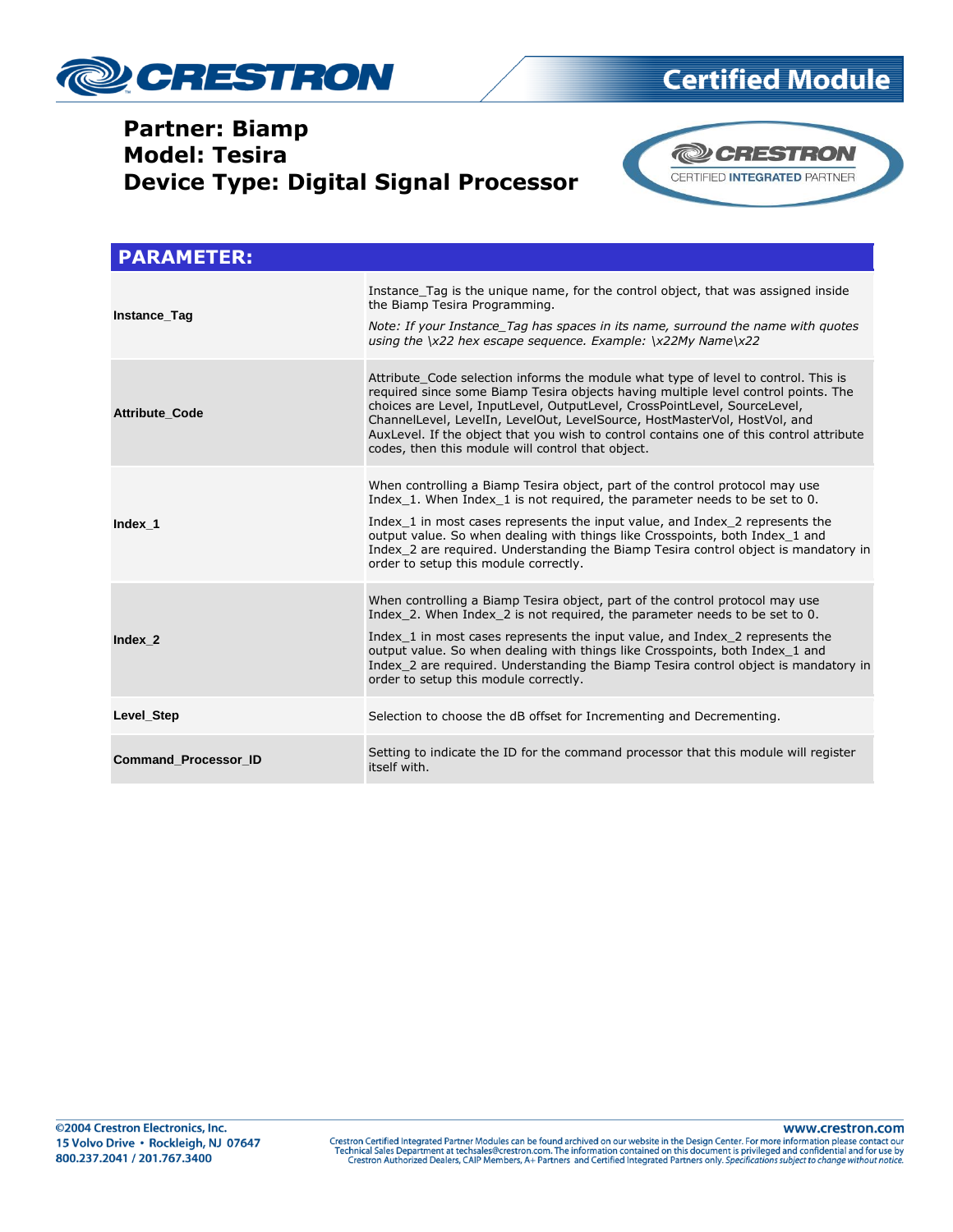

## **Partner: Biamp Model: Tesira Device Type: Digital Signal Processor**



**Certified Module** 

| <b>CONTROL:</b>        |                |                                                                                                                                                                                                                                                                                                                                                                                                                                                                                                                                                                                                                                                                                                                      |
|------------------------|----------------|----------------------------------------------------------------------------------------------------------------------------------------------------------------------------------------------------------------------------------------------------------------------------------------------------------------------------------------------------------------------------------------------------------------------------------------------------------------------------------------------------------------------------------------------------------------------------------------------------------------------------------------------------------------------------------------------------------------------|
| Poll Level             | D              | Pulse to poll for the current value. If the control object that you are controlling has<br>been able to successfully register a subscription, then this signal may not do<br>anything. A subscription is a process of registering for unsolicited messages. Some<br>Biamp Tesira Control objects have this capability.                                                                                                                                                                                                                                                                                                                                                                                               |
| Level_Up, Level_Down   | D              | Press and hold to adjust the volume level.                                                                                                                                                                                                                                                                                                                                                                                                                                                                                                                                                                                                                                                                           |
| New Level dB           | $\overline{A}$ | Sets the value to be set using Send_New_Level_dB. If the digital signal<br>Send_New_Level_dB is high when this value changes, the module will<br>automatically send the new value. The value will be validated prior to sending to<br>insure this value falls in the correct range. This is a signed dB level. Valid ranges<br>are the Max Level or Min Level settings set inside your Biamp Tesira programming.<br>Note: A debounce value of 300ms has been added preventing this value to be reset<br>to quickly, thus safe quarding communication queues. DO NOT BYPASS.<br>Note: this input is not designed to be used with a Ramp symbol in SIMPL Windows.<br>It is only designed to be used for preset levels. |
| Send New Level dB      | D              | Pulse to send the volume entered in the New_Level_dB input. This will allow preset<br>values to be sent to the Biamp.                                                                                                                                                                                                                                                                                                                                                                                                                                                                                                                                                                                                |
| New_Level_Percent      | A              | Sets the value to be set using Send_New_Level_Percent. If the digital signal<br>Send_New_Level_Percent is high when this value changes, the module will<br>automatically send the new value. The value will be validated prior to sending to<br>insure this value falls in the correct range. This is an <i>unsigned level</i> .<br>Note: A debounce value of 300ms has been added preventing this value to be reset<br>to quickly, thus safe guarding communication queues. DO NOT BYPASS.<br>Note: this input is not designed to be used with a Ramp symbol in SIMPL Windows.<br>It is only designed to be used for preset levels.                                                                                 |
| Send_New_Level_Percent | D              | Pulse to send the volume entered in the New Level Percent input. This will allow<br>preset values to be sent to the Biamp.                                                                                                                                                                                                                                                                                                                                                                                                                                                                                                                                                                                           |
| <b>Enable</b>          | D              | Set High: Control Module Enabled.<br>Set Low: Control Module Disabled.<br>Note: Use a 1 for normal operation.                                                                                                                                                                                                                                                                                                                                                                                                                                                                                                                                                                                                        |

www.crestron.com

Crestron Certified Integrated Partner Modules can be found archived on our website in the Design Center. For more information please contact our Technical Sales Department at techsales@crestron.com. The information contain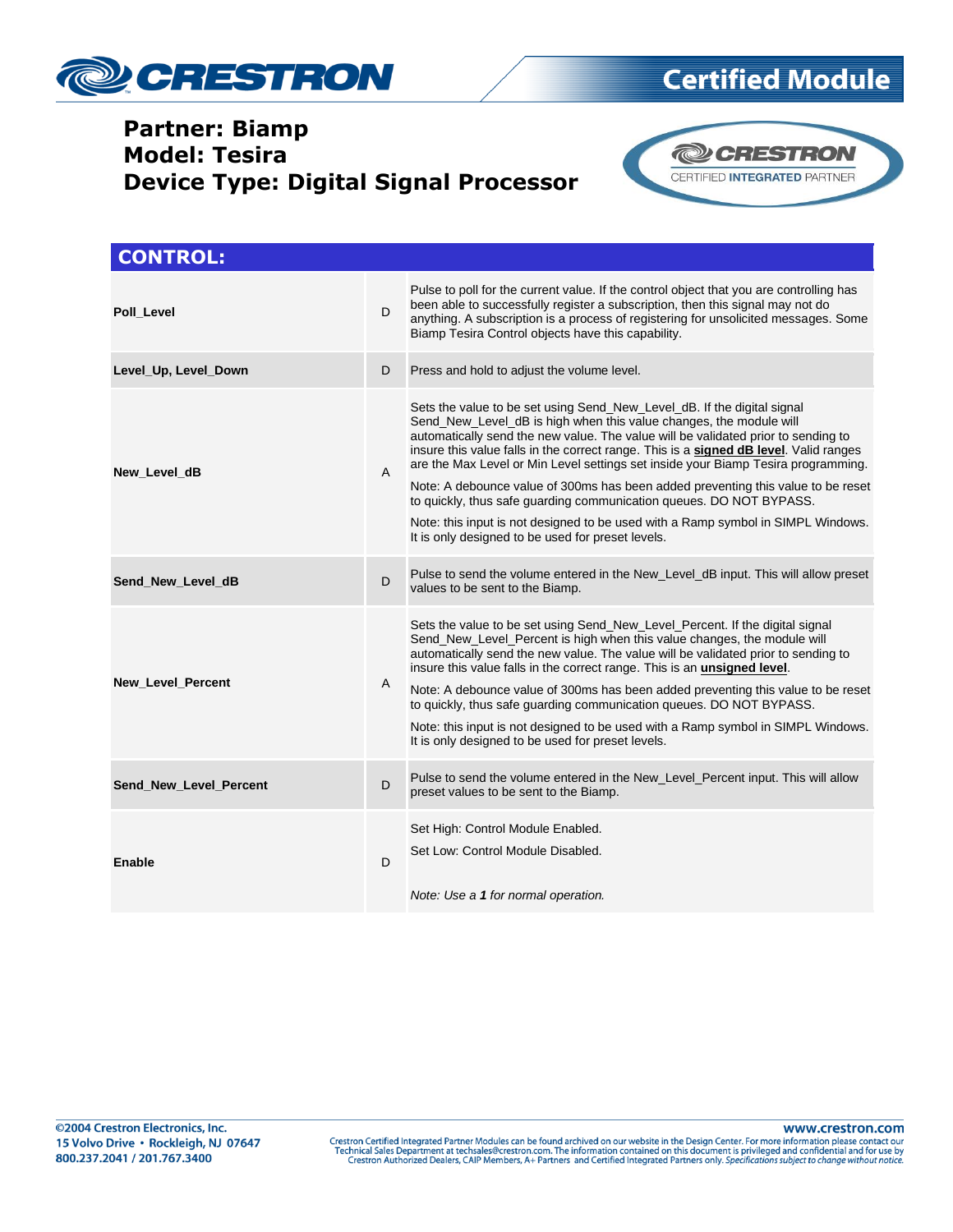

### **Partner: Biamp Model: Tesira Device Type: Digital Signal Processor**



| <b>FEEDBACK:</b>            |   |                                                                                                                                                                                                                                          |
|-----------------------------|---|------------------------------------------------------------------------------------------------------------------------------------------------------------------------------------------------------------------------------------------|
| Is Initialized              | D | Signal is high to indicate the module has successfully received all required<br>responses from its initializing queries.                                                                                                                 |
| Volume Level dB             | A | Analog volume level value. This is the signed dB level.                                                                                                                                                                                  |
| <b>Volume Level Percent</b> | A | Analog volume level value. This is the scaled unsigned level based on the Min/Max<br>range for the level.                                                                                                                                |
| <b>Volume Level Text</b>    | S | Serial signal indicating the current volume level.                                                                                                                                                                                       |
| <b>Is Quarantined</b>       | D | Signal is high to indicate that a component has failed to initialize because of<br>configuration issues. The Command Processor will attempt to initialize the<br>quarantined component again when a new connection has been established. |

www.crestron.com Crestron Certified Integrated Partner Modules can be found archived on our website in the Design Center. For more information please contact our Technical Sales Department at techsales@crestron.com. The information contain